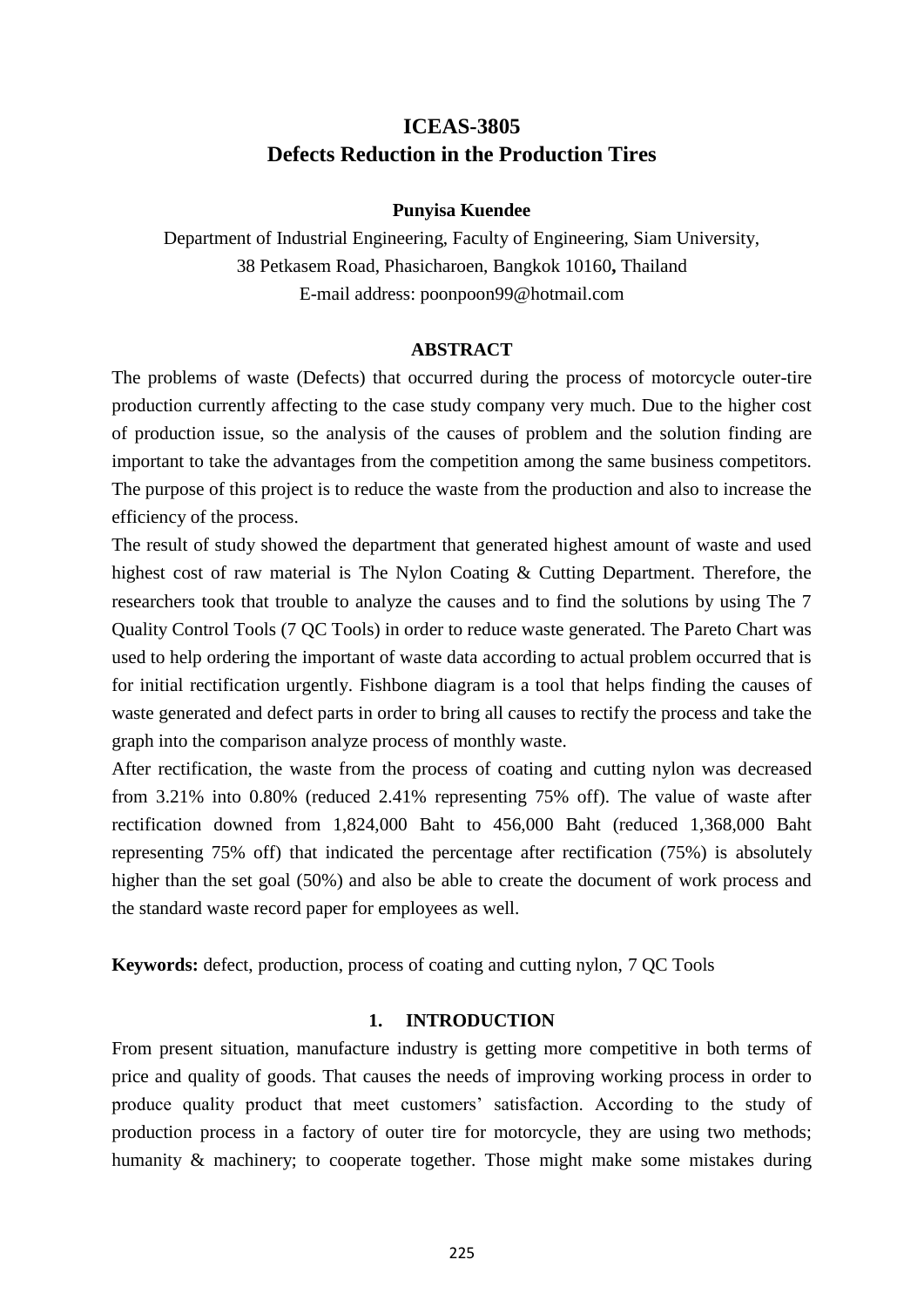production process. Therefore, researchers intended to study the production section of outer tire (motorcycle) that there are several steps in the process before structure assembly and oven dry process to finish the final product. Preliminary studies have shown that some working steps created some errors during operation. The product has been inefficient due to improper working procedures. Moreover, the record of waste, which is not recorded by type of waste, made it impossible to identify the actual causes of waste occurred. The factory required the improvement of production in order to increase the productivity, to reduce waste and costs, and also to cope with market competition in the future.

### **2. OBJECTIVE AND SCOPING**

1. To study the problems of waste that generated from the production line of motorcycle outer-tire factory.

2. To reduce waste in the production process and improve the steps of working by using 7 quality control tools. (7 QC Tools)

### **3. APPROACHES**

Study the working steps and the processes in the production line of FG (Finish Goods): outer-tire of motorcycle, since the start of production until the end of the process. The practical work focuses on the movement of both personnel and machine, finding where common waste occurred, looking for the cause of waste in the production process. The ways of work need to determine working methods and trial any improvement to seek any point that could rectify the waste issue. In order to make it work correctly and appropriately - to reduce waste in production process, to decrease waiting time, to be able to supply customers on time, we use 7 QC Tools. (1) Pareto Chart helps to sort the waste's data by priority actual problem that is necessary to be fixed urgently. (2) Fishbone diagram is a tool that helps finding the causes of waste occurred and defect parts, then bring those causes into rectification process.

#### **3.1 The basis of the production process**

The study of problems derived from collecting the causes of product defects in motorcycle outer-tire manufacturing at each step of entire manufacturing processes (12 steps) Step 1 : Inspection of raw materials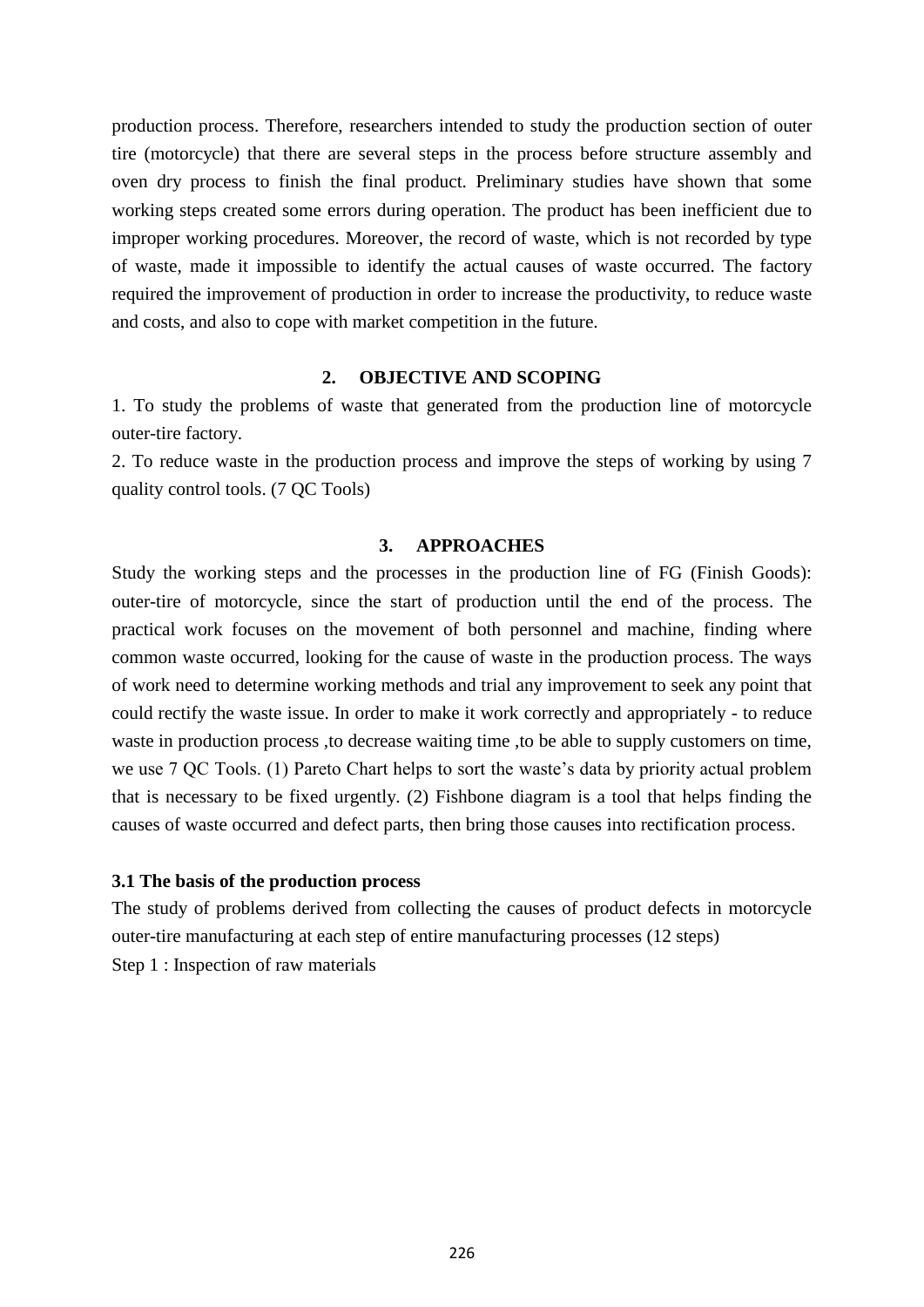

**Fig. 1: Inspection of raw materials**

Step 2 : To get raw materials from materials store



**Fig. 2: To get raw materials from materials store**

Step 3 : Preparation of raw materials



**Fig. 3: Preparation of raw materials**

Step 4 : Mixing the rubber in section BM3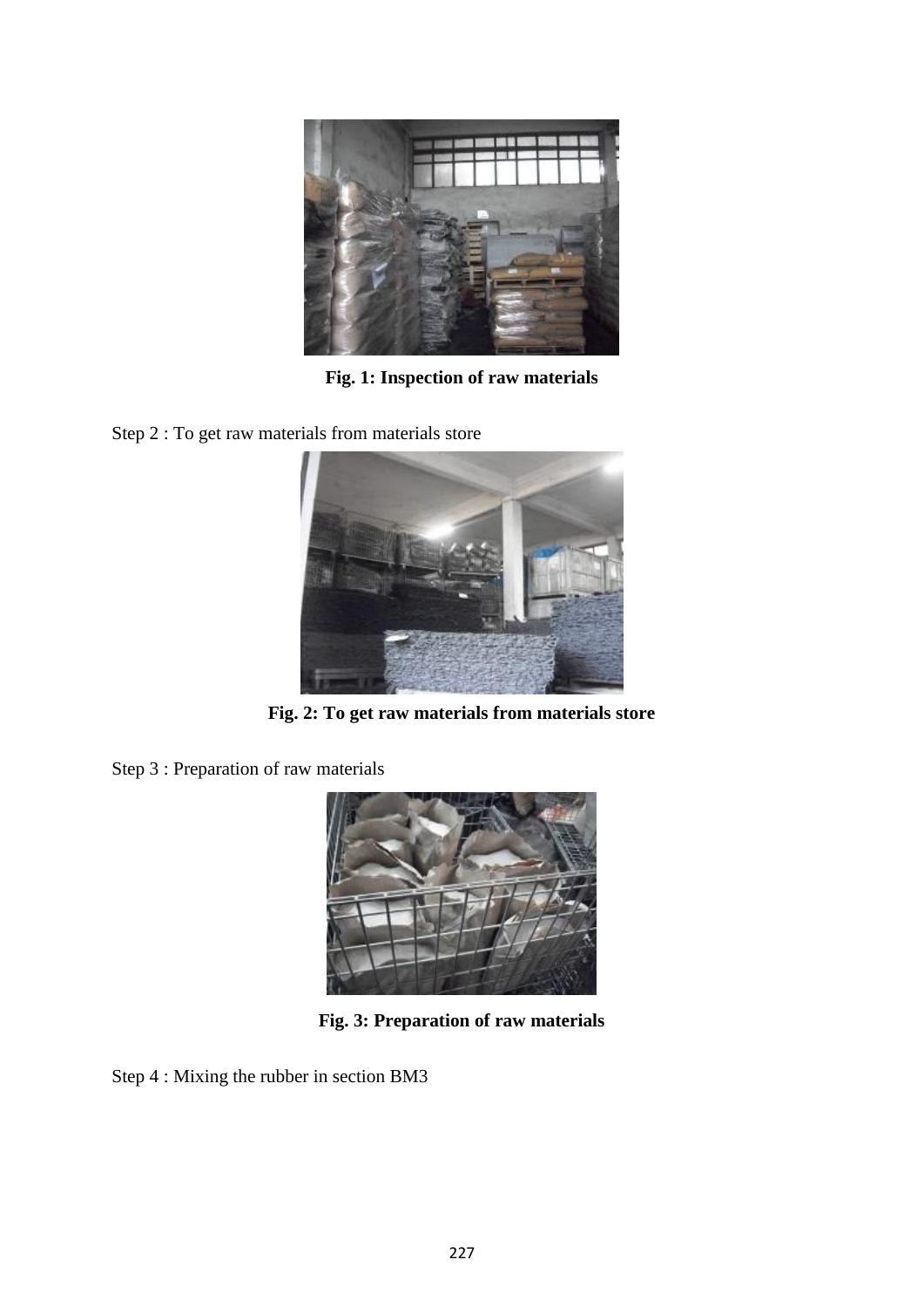

**Fig. 4: Mixing the rubber in section BM3**

Step 5 : Production of outer rubber sheets for motorcycle tires



**Fig. 5: Production of outer rubber sheets for motorcycle tires**

Step 6 : Production of wire frame for motorcycle tires



**Fig. 6: Production of wire frame for motorcycle tires**

Step 7 : Coating and cutting of Nylon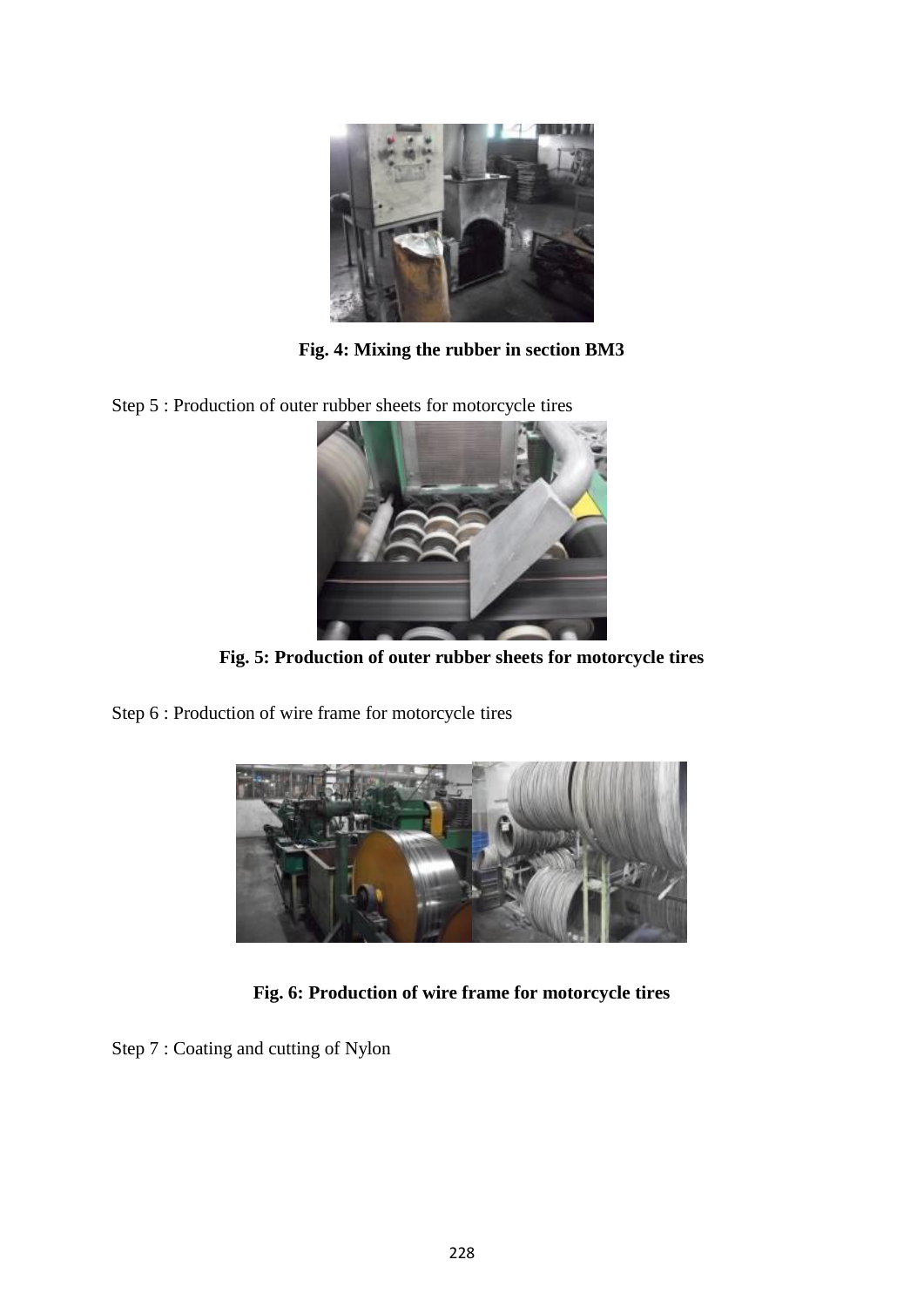

**Fig. 7: Coating and cutting of Nylon**

Step 8 : Framing the structure



**Fig. 8: Framing the structure**

Step 9 : Spraying the chemical solution



**Fig. 9: Spraying the chemical solution**

Step 10 : Rolling the tacks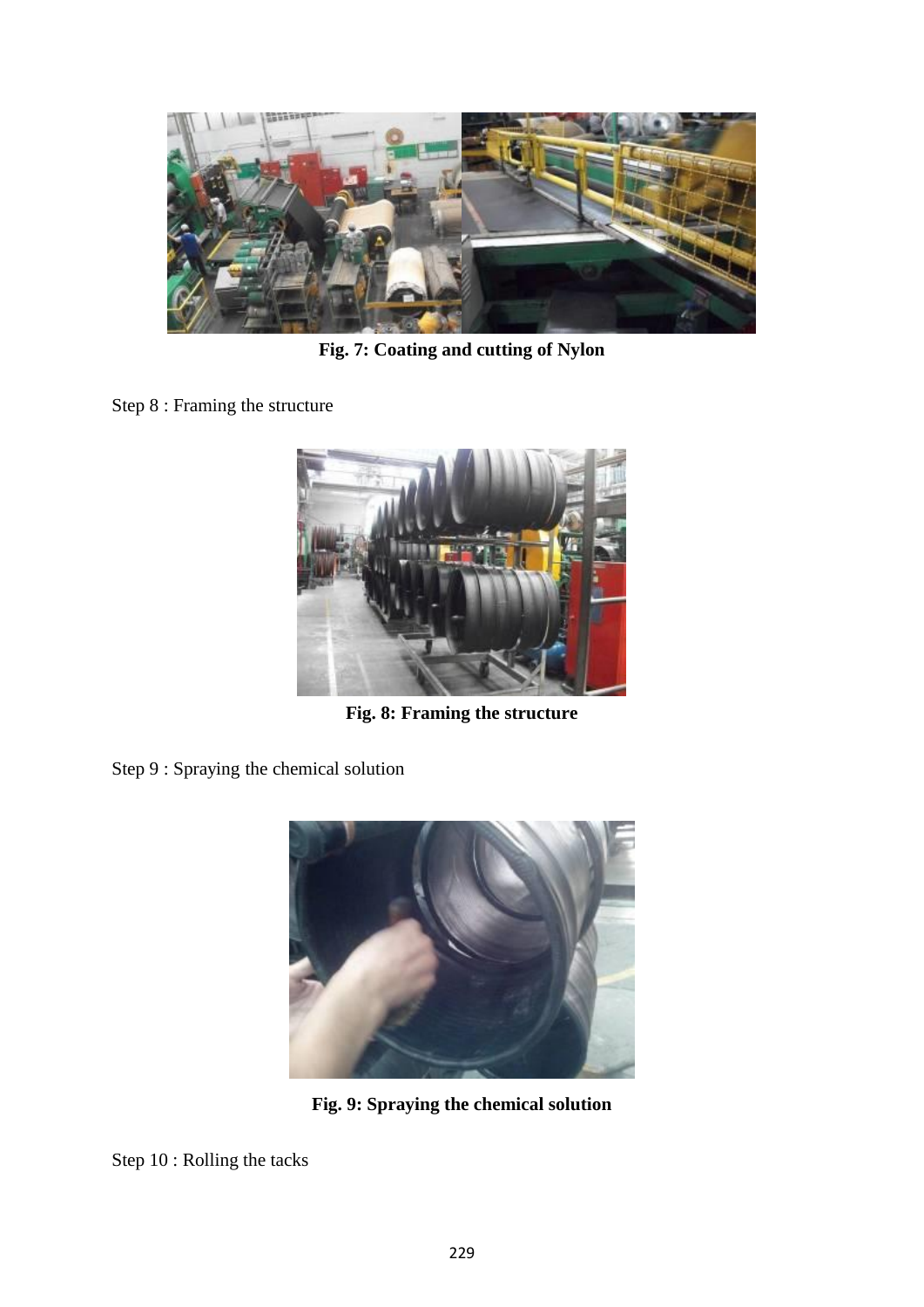

**Fig. 10: Rolling the tacks**

Step 11 : Oven drying the rubber



**Fig. 11: Oven drying the rubber**

Step 12 : Packaging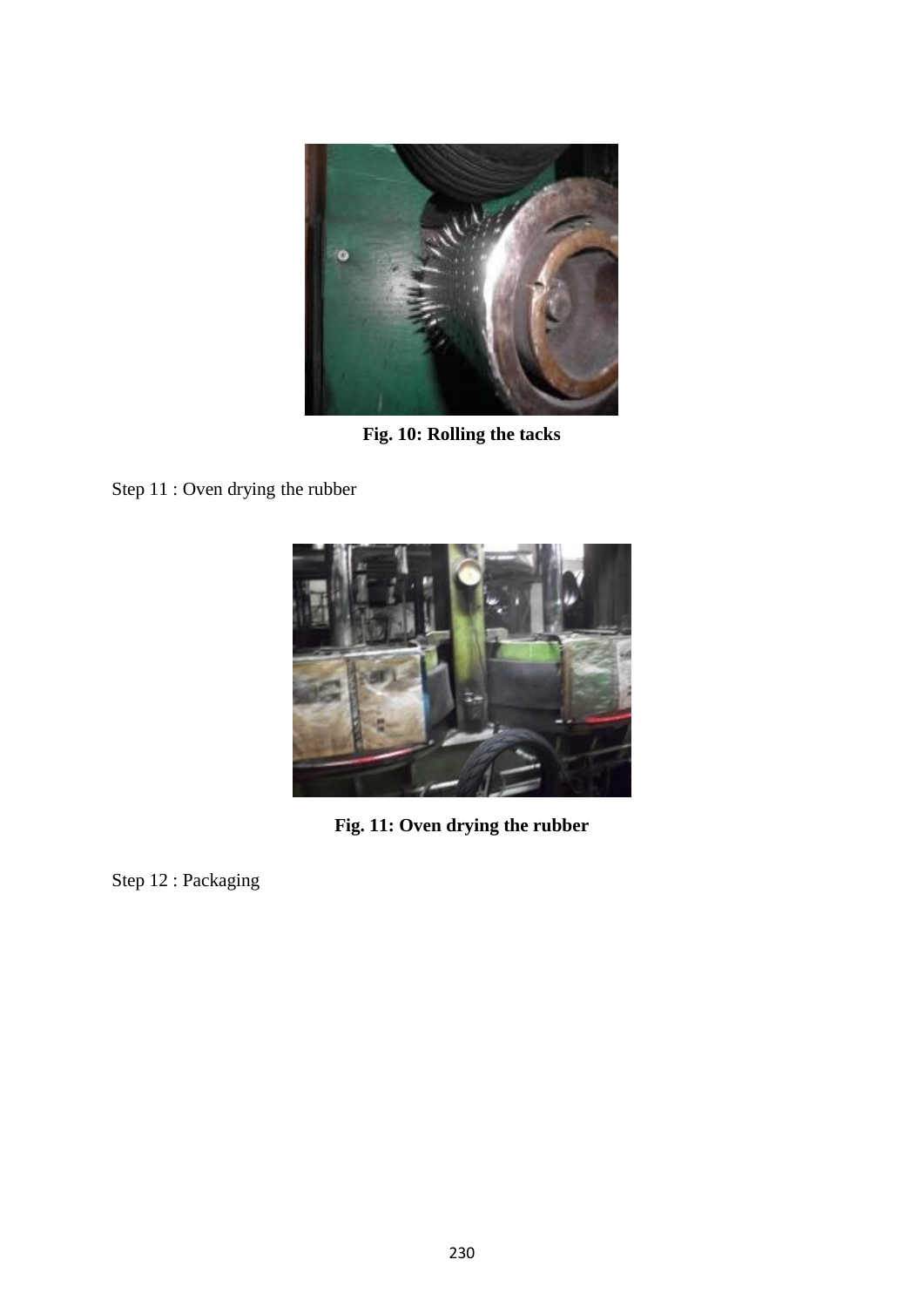

**Fig. 12: Packaging**

## **4. RESULTS**

## **4.1 Information of waste or defects**

From monitoring the statistic of waste that occurred in process of FG as shown in Table 1

|                           | Volume of Inspected Waste in Kilogram (Kg) |        |         |         |            |
|---------------------------|--------------------------------------------|--------|---------|---------|------------|
| Type of Waste             | April 14                                   | May 14 | June 14 | Average | Waste by % |
| Production/month          | 78,800                                     | 78,800 | 78,800  | 78,800  |            |
| Loss of Nylon             | 2,100                                      | 3,000  | 2,500   | 2,533   | 3.21%      |
| Loss of rubber sheet      | 1,200                                      | 1,000  | 1,500   | 1,233   | 1.56%      |
| Loss of wire              | 1,000                                      | 1,100  | 1,300   | 1,133   | 1.44%      |
| Loss of rubber frame      | 500                                        | 460    | 510     | 490     | 0.62%      |
| Loss of oven dried rubber | 200                                        | 150    | 300     | 216     | 0.27%      |

# **Table1: Information of waste from the production process of FG (Finish Goods) : motorcycle outer-tire, before the improvement of April 2014 to late June 2014.**

## **4.2 Analyze the causes of the problem**

From collecting data of work methods that chose studying how to reduce waste and defects. The data collection used recording from waste check list in order to know the amount of waste generated at each stage, which is a monitoring tool that is important in the study process of waste reducing in motorcycle outer-tire production.

## **4.2.1 Tool for analyzing the causes**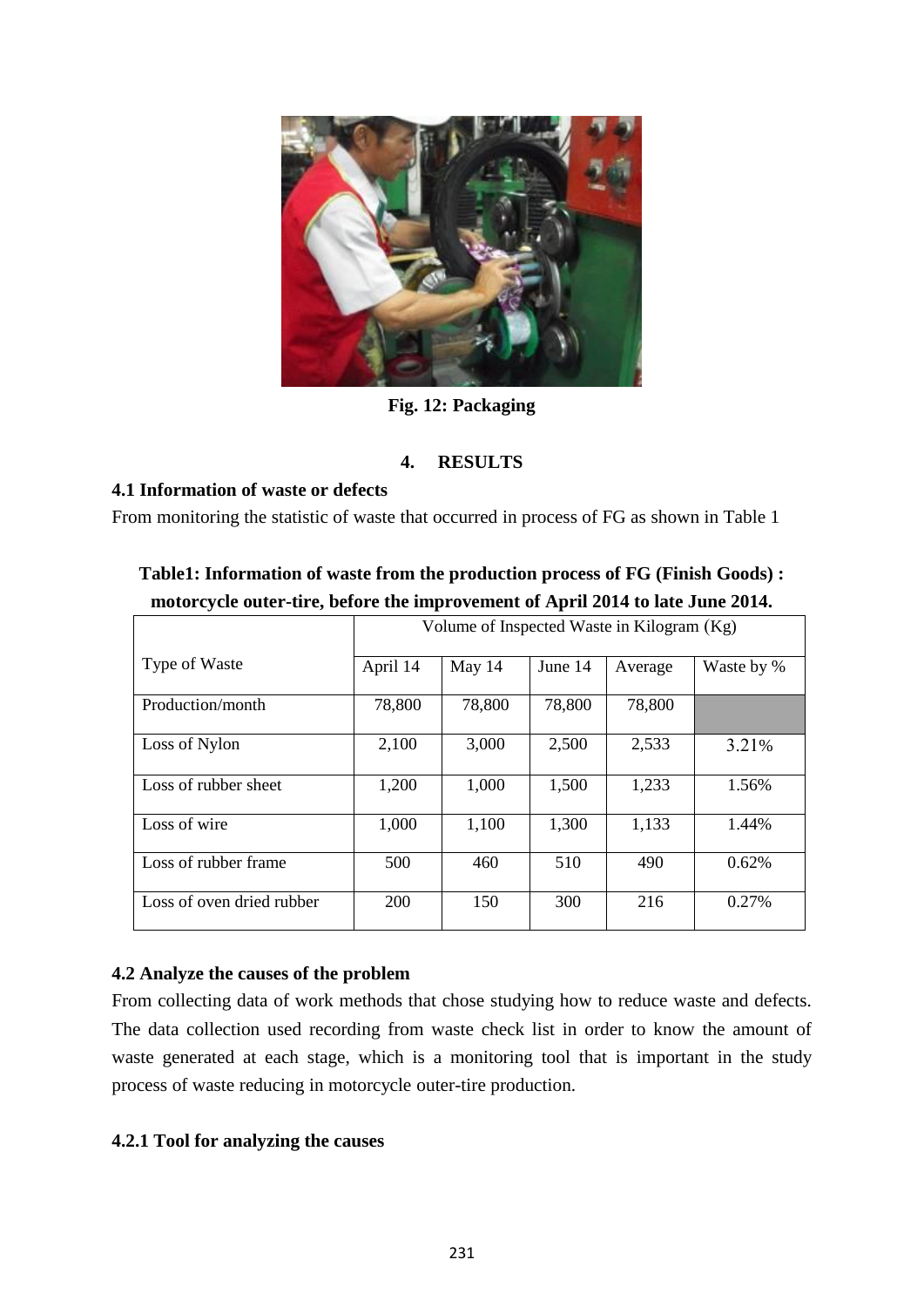From Table 1 Collecting the information of waste that occurred in the production process of motorcycle outer-tire. The average percentage is analyzed by using quality control tool. Pareto Chart as in Figure 13.



**Fig. 13: Pareto diagram of the generated waste problem during production, before the improvement period of April 2014 to late June 2014.**

Data from the nylon waste during the production process of motorcycle outer-tire shows the average waste is at 3.21 percent, the amount of 607,920 baht per month (Nylon's cost is 240 baht per kg), which is high value of money. Therefore, researcher analyzed the exact causes of waste generated in order to find the right solutions by fishbone diagram as in Figure 14.The methods are the classification of waste and record it in order to find the real cause of the problems, then set the initial solutions and set the goal of reducing this nylon waste into 50 percent of the waste before rectification.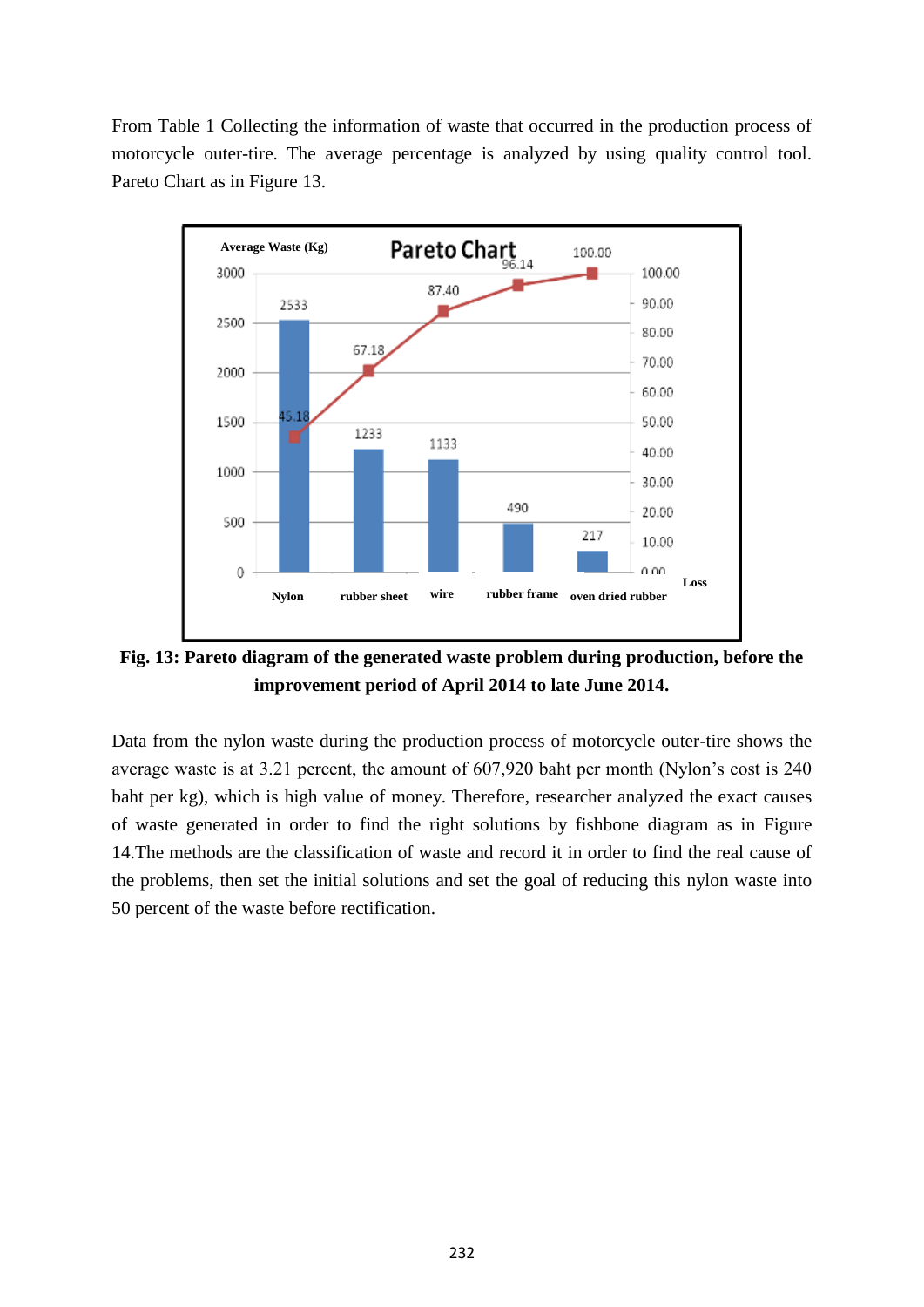

**Fig. 14: Fishbone diagram indicating the causes of the nylon waste problem.**

# **5. CONCLUSION**

According to the action of improvement process to reduce nylon waste in coating & cutting section. Nylon that is a department of the process in motorcycle outer-tire production, can achieve the goals. Refer from all the results of the research, it shows the advantages that are consistent with the purpose of decreasing waste in the process and can show the real cause of the variability that occurred by adapting related theories and also need to study many researches that are about the solutions in production. From studying those researches, it shows that the techniques of 7 QC Tools are the efficient tools in the process of seeking the causes of process faults. As showing in the result of the research and we can classify the cause of the problems as below:-

## **5.1.1 The cause of the variability that occurs in the process**

From the results of the research, it shows some factors that affect to the production process and cause the variance. There are the raw materials that used in the production process, and working papers of the production section, including the production process results from improving it. They can eliminate the cause of the waste generated as the achievement of the objectives.

# **5.1.2 The comparison result of goods after improving the process**

As a result of process improvements demonstrate the development of the production efficiency that increasing nearly 100 percent after the improvement. The performance of the operations can achieve the target that is 50 percent, and can reduce waste by up to 75 percent. The all effects after improvement are from new factors, but the characters of the effects are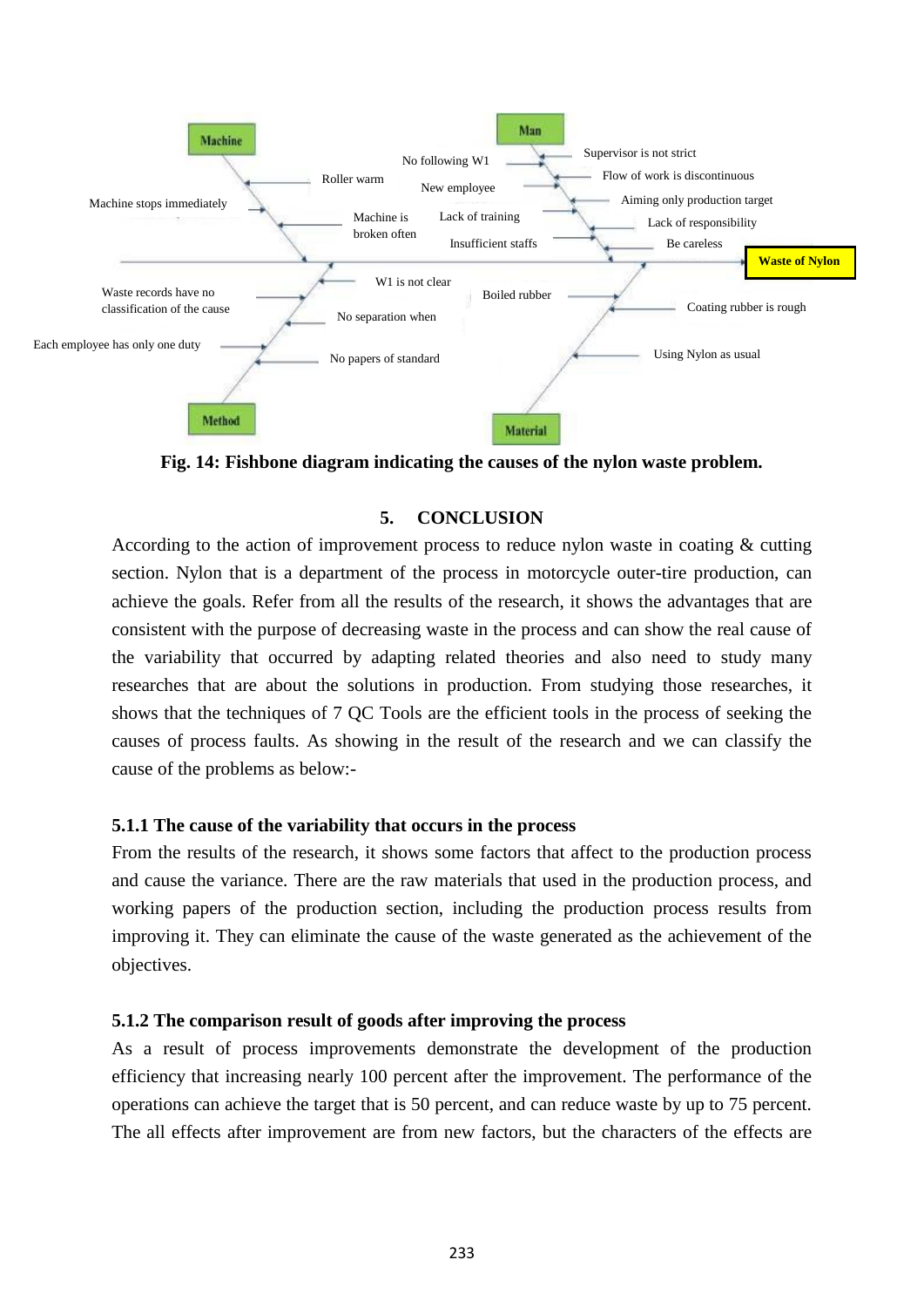particularly useful in improving and also can establish the safeguards to prevent the issue come up again in the next production.

Comparing the amount of waste from collecting data before and after the improvement that be calculated in percentage of waste as in Table 2.

| Data                     | April $-$ June 2013 |                 | $July - September 2013$ |              |                                   |
|--------------------------|---------------------|-----------------|-------------------------|--------------|-----------------------------------|
| Before development       |                     |                 | After development       |              | Percentage of<br>Reduction $(\%)$ |
| Waste                    | Quantity $(Kg)$     | Waste<br>$(\%)$ | Quantity $(Kg)$         | Waste $(\%)$ |                                   |
| Waste of<br><b>Nylon</b> | 2533                | 3.21            | 633                     | 0.80         | 2.41                              |

**Table 2: Comparison table of the percentage of waste before and after the improvement**

### **5.1.3 Comparison of the cost impact**

From the loss of manufacturing with variance, the researcher has raised the issue of the loss of cost from disposing nylon waste generated during the test in order to emphasis the loss occurred. But this is just only the about the effects of cost of raw materials as in Table 3.

| Expenses       | April $-$ June 2013 | $July - September 2013$ | Amount of       |
|----------------|---------------------|-------------------------|-----------------|
|                | Before development  |                         | decreasing      |
| Waste          | (Baht)              | After development       | expenses (Baht) |
|                |                     |                         |                 |
|                |                     | (Baht)                  |                 |
|                |                     |                         |                 |
| Waste of Nylon | 1,824,000           | 456,000                 | 1,368,000       |
|                |                     |                         |                 |

**Table 3: Comparison Table of the impact from raw material costs.**

## **6. RECOMMENDATION**

This project can be applied to the other production departments such as rubber components. For example, we can bring the recording methods of waste to be applied in wire section, rubber sheet section, and framing section, but need to improve some working steps to receive the real potential factors.

We should give priority to developing the performance of employees, such as creating awareness on various aspects that employees are aware of what is happening. If cooperate in an appropriate way, incentives to employees or training new knowledge should be set in order to be applied to benefit the organization.

## **7. REFERENCES**